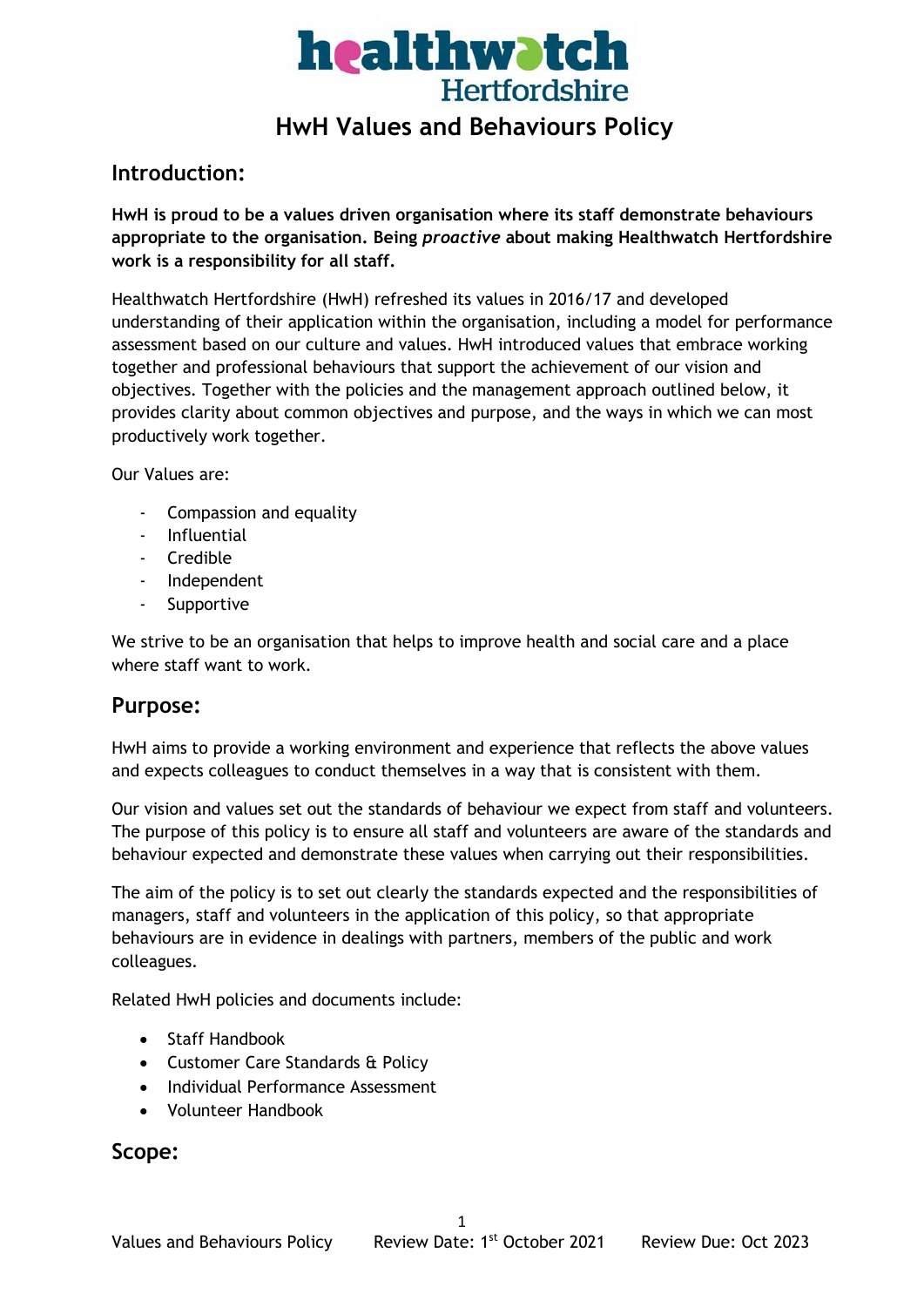# healthwatch **Hertfordshire**

This policy is applicable to all staff (temporary and permanent) and volunteers. It applies to every aspect of an employee's or volunteer's role, in particular applies to interactions between staff and external partners and customers, as well as between work colleagues.

### **Management Approach:**

Healthwatch Hertfordshire aims to provide leadership and management which balances staff's individual ability to shape and grow with clarity of purpose and high quality performance e.g. empowering and at times directive, manage by performance not status, encourage autonomy and responsibility and seeing the bigger picture.

We strive for:

- Effective communication (active listening, reflectiveness, respectful)
- Solution focused and action orientated attitudes and behaviours (initiative, creativity)
- Equal opportunities and diversity (taking account of particular needs of a range of people)
- Responsive and flexible management support
- Clear goals and agreed targets
- Continual learning and development
- Development through personal support and challenging work
- Self-awareness and effective self-management
- Realistic and appropriate work programmes which fit with Healthwatch Hertfordshire's purpose and goals

## **Roles and Responsibilities**

The requirements of your role, and the skills and knowledge required to carry out your role and responsibilities are detailed in your job or role description.

For staff, Healthwatch Hertfordshire has a proportionate management system which includes work plans, quarterly reviews, development 1:1s, and ad hoc support.

For Volunteers the framework includes development sessions and/or 1:1s, and ad hoc support.

Employees and volunteers are:

- Expected to be aware of HwH values and demonstrate behaviours in accordance with these values
- Responsible for your own behaviour and conduct in a manner consistent with HwH values
- Expected to hold each other to account take responsibility for reporting incidents of to their line manager/lead volunteer officer if they witness unacceptable attitude, behaviour or communication

Managers are:

Responsible for ensuring staff are aware of the standards of behaviour and what is expected by HwH